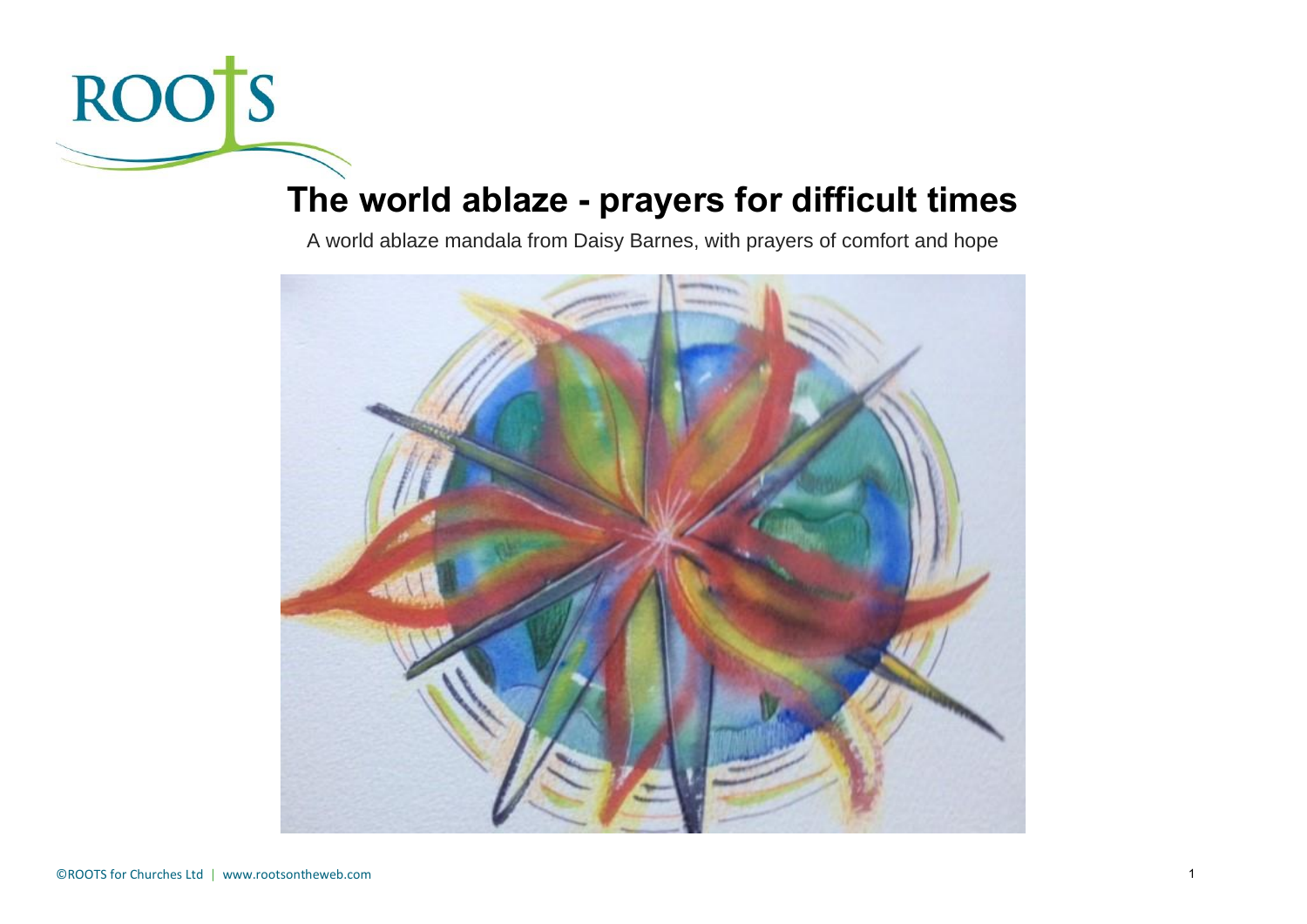

## **Prayers in difficult times**

#### A prayer reflection

It's difficult to live with uncertainty. However bad a situation, knowing what you have to face means that you can start coming to terms with it, facing your fears, planning your strategy.

When the 'big picture' is too big or too blurred and indistinct, it's easier to focus on small details, to try to control what you can.

The world has changed, how does that affect our living in the meantime? How do I need to change? How do I want to change? Is it possible to live each day as a new opportunity, while knowing that it feels the same as yesterday?

I need your help, God, to listen for you in the clamour of voices calling for my attention, to focus on you in the midst of competing priorities, to trust you in this time of uncertainty. Amen.

#### When life is difficult

When life is difficult. I believe in me (hand on heart), because I believe in you (point upwards), and you believe in me (hands across chest, as in a hug).

When I am faced with a challenge, I believe in me (hand on heart), because I believe in you (point upwards), and you believe in me (hands across chest, as in a hug).

When I struggle to do the right thing, I believe in me (hand on heart), because I believe in you (point upwards), and you believe in me (hands across chest, as in a hug).

When I feel down, I believe in me (hand on heart), because I believe in you (point upwards), and you believe in me (hands across chest, as in a hug).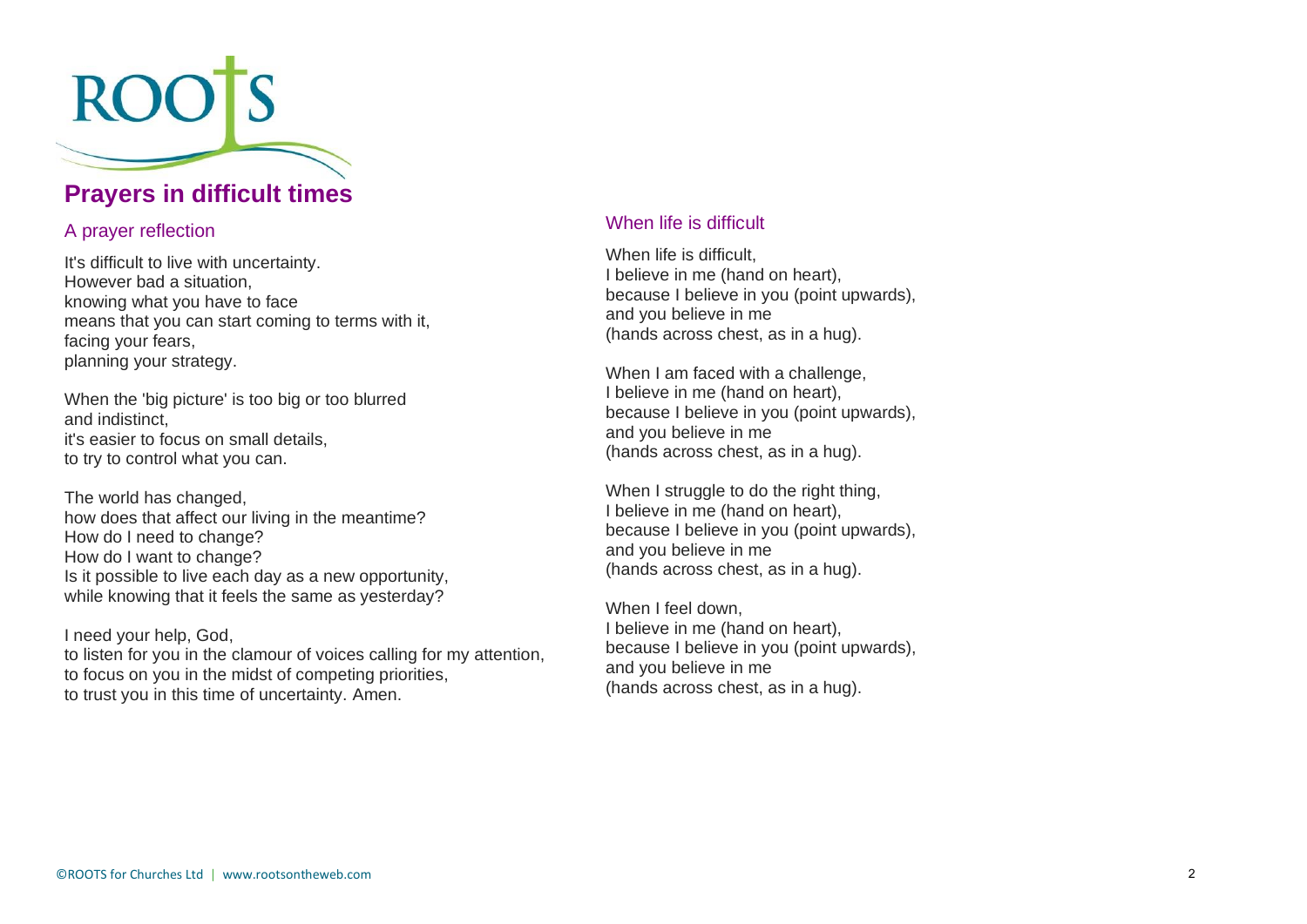

#### Jesus, when we receive you and believe in your name

Jesus, when we receive you and believe in your name, You give us power to become children of God.

When we are lonely, help us to remember We are the children of God.

When we are scared, help us to remember We are the children of God.

When we are hurting. help us to remember We are the children of God.

When we are sad, help us to remember We are the children of God.

Fill us with the power of your love, Now and always. Amen.

#### All around the world

Lord Jesus, all around the world your followers are facing difficult times.

Please protect them from harm and help them build their faith in you. Amen.

#### I still have many things to say

'I still have many things to say to you, but you cannot bear them now' (John 16.12).

Jesus knows just how much we can bear, and looks ahead to the Spirit coming to help us.

Think about things in your life that you are finding it difficult to cope with, and ask God – Father, Son and Holy Spirit – to be with you as you journey onward.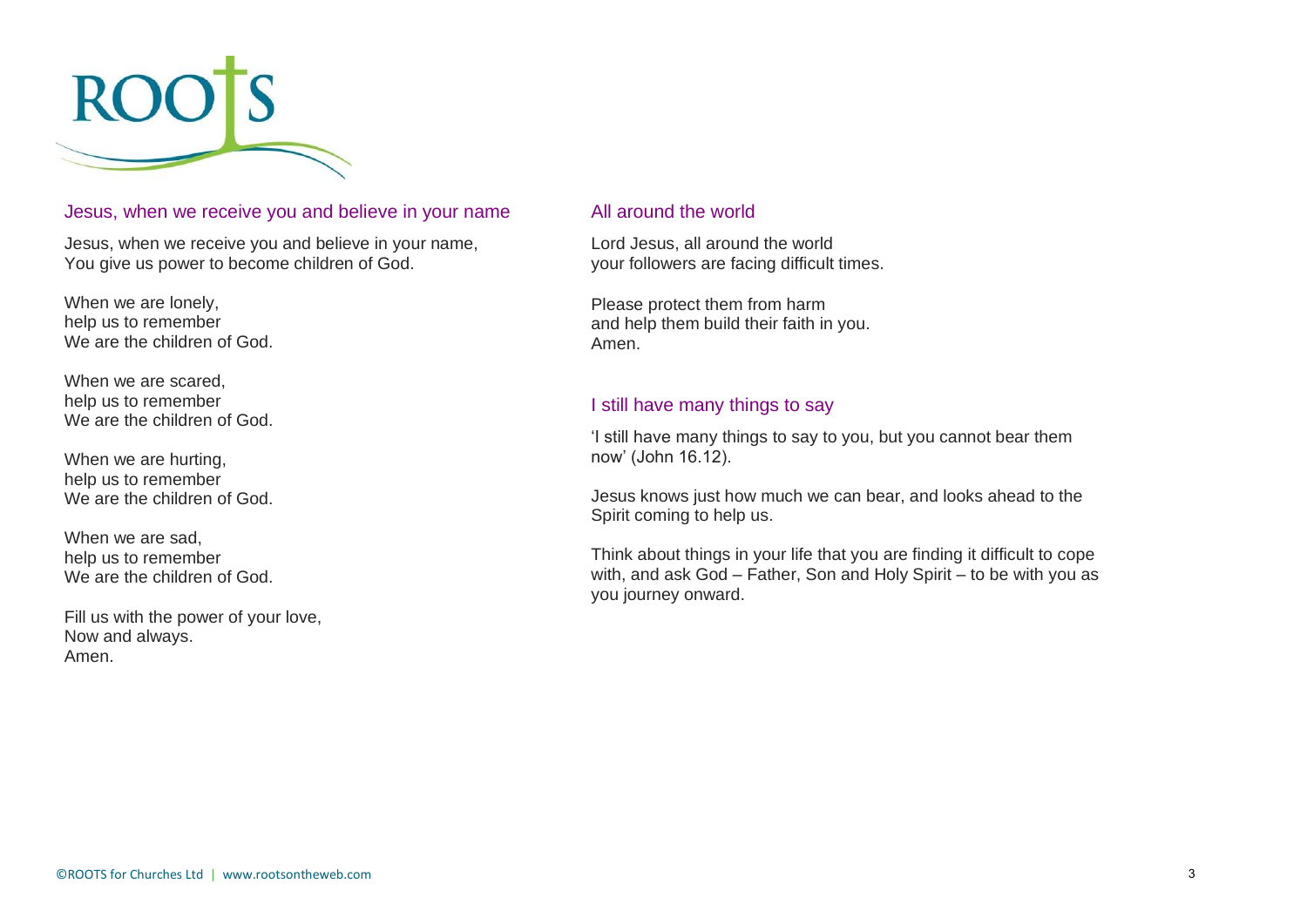

## **Prayers of hope**

#### God of wind and dove and fire

God of wind and dove and fire, speak freedom, peace and change over lands divided by war and by creed.

Speak refreshment, assurance and warmth over lives afflicted by exhaustion and illness. Speak integrity, humility and challenge over churches crippled by fear and finances. Speak calm, gentleness and comfort over lives broken by grief and loss.

Speak power, anointing and healing over each one of us, that there may be new beginnings, and a catalyst for change. Amen.

#### God of hope (1)

God of hope, heal me and restore me, that I might know your resurrection power in my life. Amen.

### God of hope (2)

#### God of hope,

where things seem to be one big tangle of pain and unhappiness, intervene with your saving love; where people are in conflict or locked in a stalemate. release them from the cycle of war; where your name is outlawed and your children are forced to hide, break through their darkness and be God-revealed to them; where despair takes centre stage and depression and anxiety sharpen their claws, fill those situations with unexpected peace and joy.

#### God of hope, God-with-us, God of all time and of every place: may the earth be filled with the knowledge of you, and may your light flow over the world like a covering, bringing protection from the darkness and from the evil that often frightens and wounds us. Amen.